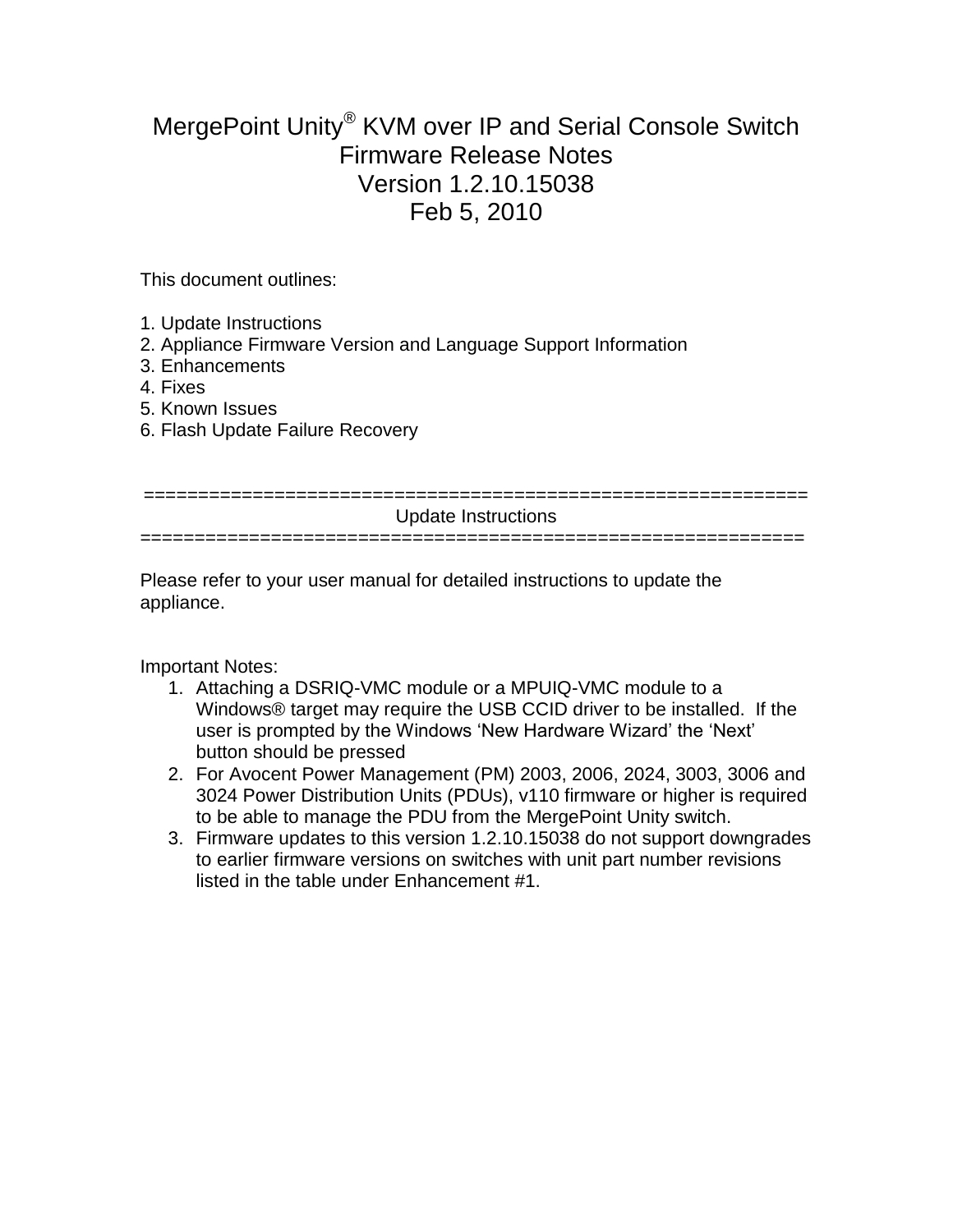============================================================= Appliance Firmware Version and Language Support Information

=============================================================

The following appliances are supported with this update:

| <b>Switch</b> | <b>English</b>             |
|---------------|----------------------------|
| MPU104E       | FL0620-AVO-1.2.10.15038.fl |
| MPU108E       |                            |
| MPU108EDAC    |                            |
| MPU1016       |                            |
| MPU1016DAC    |                            |
| MPU2016       |                            |
| MPU2016DAC    |                            |
| MPU2032       |                            |
| MPU2032DAC    |                            |
| MPU4032       |                            |
| MPU4032DAC    |                            |
| MPU8032       |                            |
| MPU8032DAC    |                            |

## ============================================================= **Enhancements**

=============================================================

This release contains the following enhancements:

1. Added support for vendor changes in Rev D of the microprocessor.

Note: Firmware downgrades are not supported in units that contain Rev D microprocessors which are identified by the unit numbers listed below. A unit number with the final three digits listed below or higher will contain a Rev D microprocessor.

| 520-593-507 | MPU1016 16 PORT 1 DIGITAL PATH SAC |
|-------------|------------------------------------|
| 520-593-508 | MPU2016 16 PORT 2 DIGITAL PATH SAC |
| 520-594-507 | MPU1016 16 PORT 1 DIGITAL PATH DAC |
| 520-594-508 | MPU2016 16 PORT 2 DIGITAL PATH DAC |
| 520-595-507 | MPU2032 32 PORT 2 DIGITAL PATH SAC |
| 520-595-508 | MPU4032 32 PORT 4 DIGITAL PATH SAC |
| 520-595-509 | MPU8032 32 PORT 8 DIGITAL PATH SAC |
| 520-596-507 | MPU2032 32 PORT 2 DIGITAL PATH DAC |
| 520-596-508 | MPU4032 32 PORT 4 DIGITAL PATH DAC |
| 520-596-509 | MPU8032 32 PORT 8 DIGITAL PATH DAC |